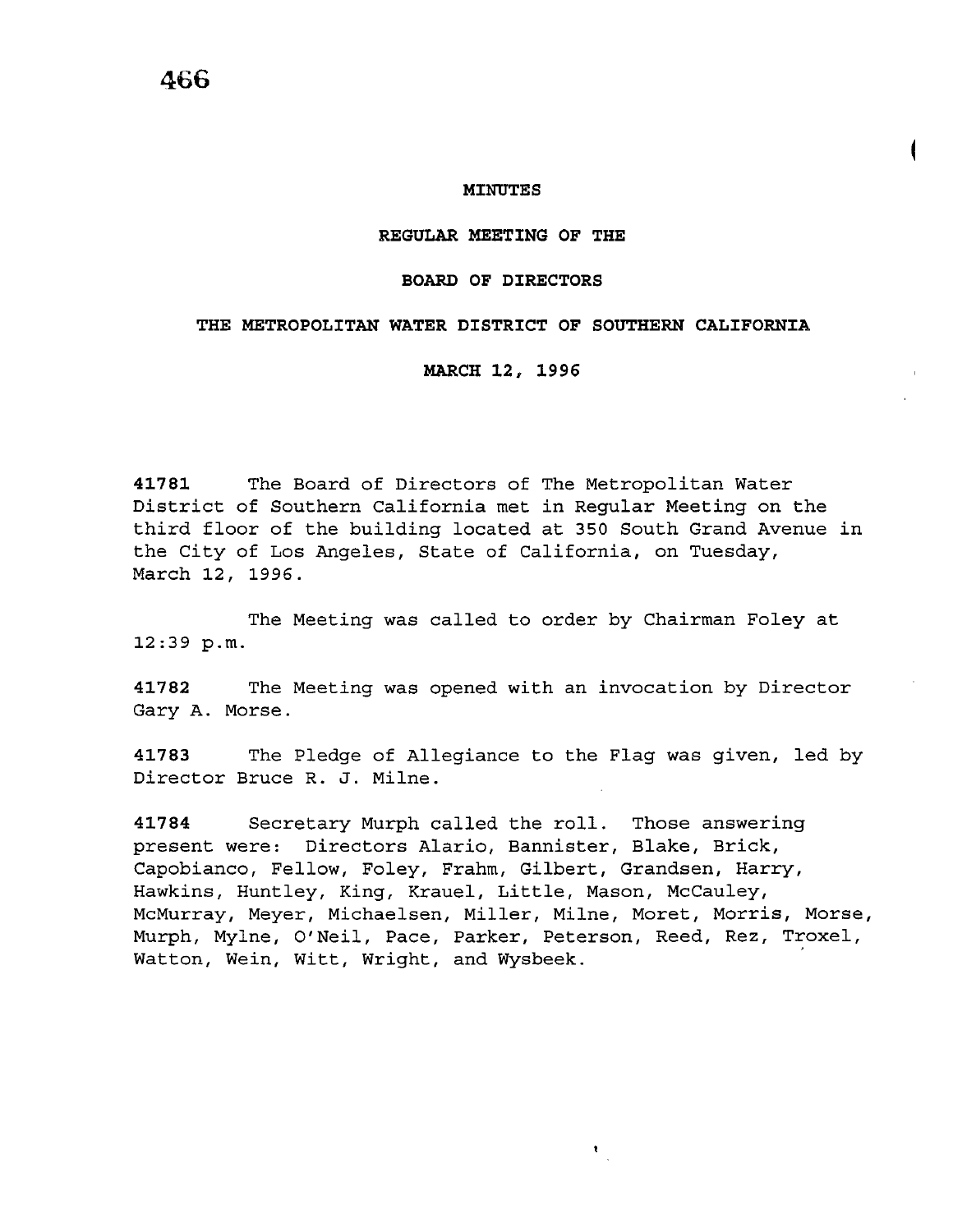Those not answering were: Directors Barker (entered 12:45 p.m.), Gambrell (entered 12:49 p.m.), Griffen, Hill, Ibbetson, Kosmont, Krieger (entered 12:45 p.m.), Luddy, and Webster.

The Chair declared a quorum present.

**<sup>41785</sup>**Chairman Foley inquired if there were any additions to the agenda. There being none, the Chair declared only those matters listed on the agenda would be considered.

**41786** Chairman Foley invited members of the public to address the Board on matters within the Board's jurisdiction.

Clyde Romney, Congressional facilitator for the San Luis Rey Indian Water Rights settlement, stated Secretary of Interior Babbitt considers this a top priority issue. Mr. Romney advised that *in* connection with this settlement, banking rights will be granted to Metropolitan. Mr. Romney pointed out that there *is* a limited amount of time remaining to reach a settlement as an environmental assessment is required which could take as long as six months to complete, and, therefore, urged the Board to assist in the settlement of this dispute.

Directors Barker and Krieger took their seats at 12:45 p.m.

Clyde Barnes, attorney representing CTSI Corporation, the contractor for the Ultra-Low-Flush-Toilet Program, described the leadership role of CTSI Corporation in ultra-low-flush-toilet programs, which have conserved 12,000 acre-feet of water annually. He expressed concerns about Metropolitan replacing CTSI as its contractor for this program, citing the loss of efficiency and the increase *in* cost.

Director Gambrell took his seat at 12:49 p.m.

Andy Domenigoni from the Domenigoni Valley area, urged the Board to decide on naming the reservoir Lake Domenigoni and in support of this recommendation, he presented resolutions from the cities of Murrieta, Sun City, and Corona. He further

 $\pmb{\mathfrak{t}}$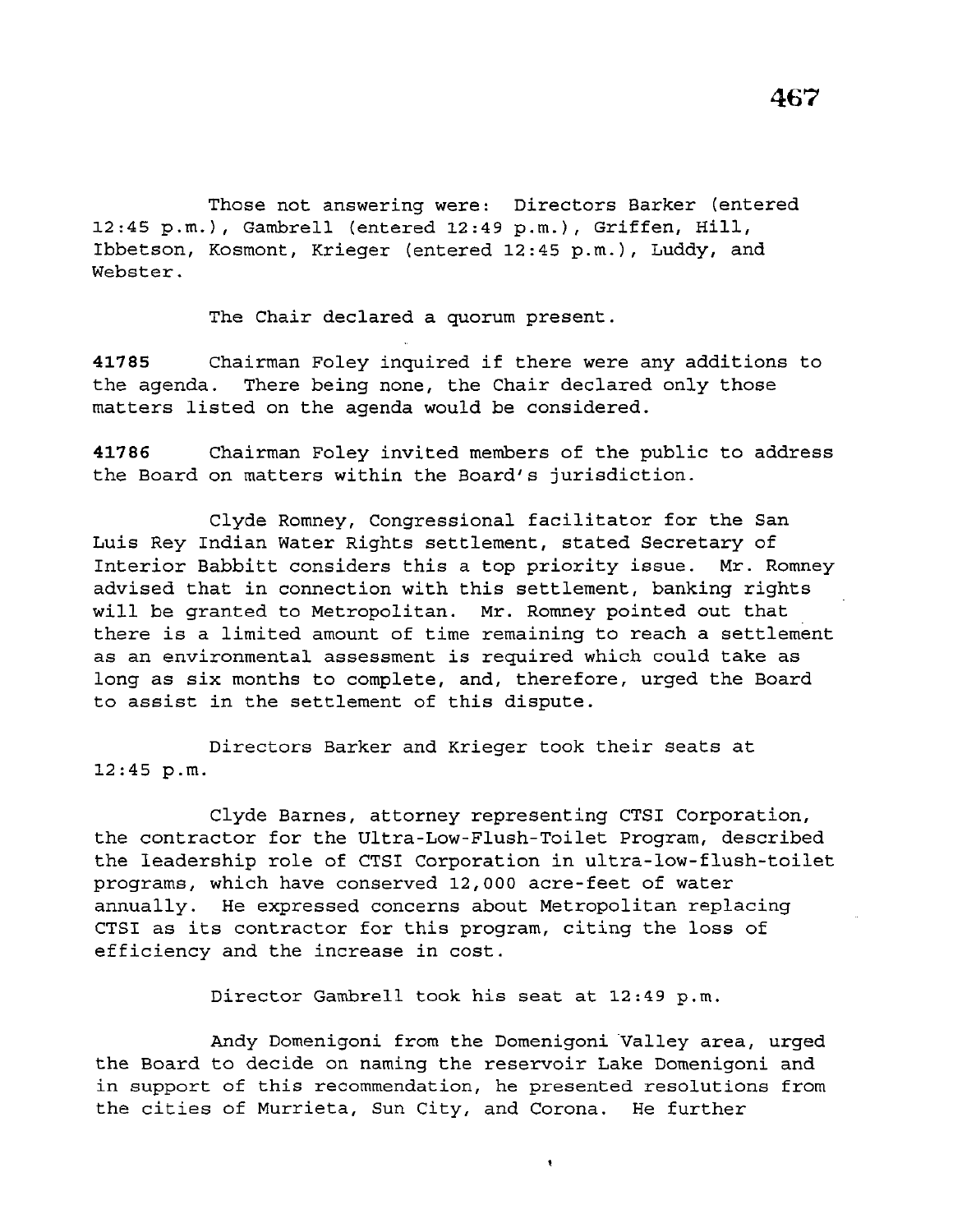expressed his concern, and the concerns of other property owners west of the West Dam in Domenigoni Valley, about the groundwater mitigation program.

Bobbie Faulkner, a member of the Domenigoni Support Group, urged the Board to name the reservoir Lake Domenigoni.

Larry Galvan, Councilman from the City of Cudahy, speaking not for the city but on behalf of his constituents, expressed strong opposition to Metropolitan imposing any increase in fees.

Mrs. Mary Lawton, resident in the City of Cudahy, stated how an increase in fees would adversely affect her, and urged the Board not to impose an increase.

**41787** There being no objection, the Chair ordered the reading of the Minutes of January 9, 1996, dispensed with, a copy having been mailed to all Directors

Vice Chairman Blake moved, seconded by Director Morris and carried, approving the foregoing Minutes as mailed.

Board Secretary Murph requested to be recorded as abstaining.

**41788** Chairman Foley presented a pin to Director Wayne T. McMurray emblematic of his completion of five years of service on February 12, 1996, representing Coastal Municipal Water District.

**41789** Special Nominating Committee Chairman Rez reported that the committee, consisting of Directors Ibbetson, Krauel, Krieger, Wysbeek, and himself, by a unanimous vote, nominates Director George Wein to serve as Vice Chairman for the term ending December 31, 1996, replacing Carolyn L. Green, who resigned.

Chairman Foley called for other nominations from the floor. Hearing none, Vice Chairman Barker moved, seconded by Vice Chairman Blake and carried, that the nominations be closed and for the Board Secretary to record that Director George Wein

 $\mathbf t$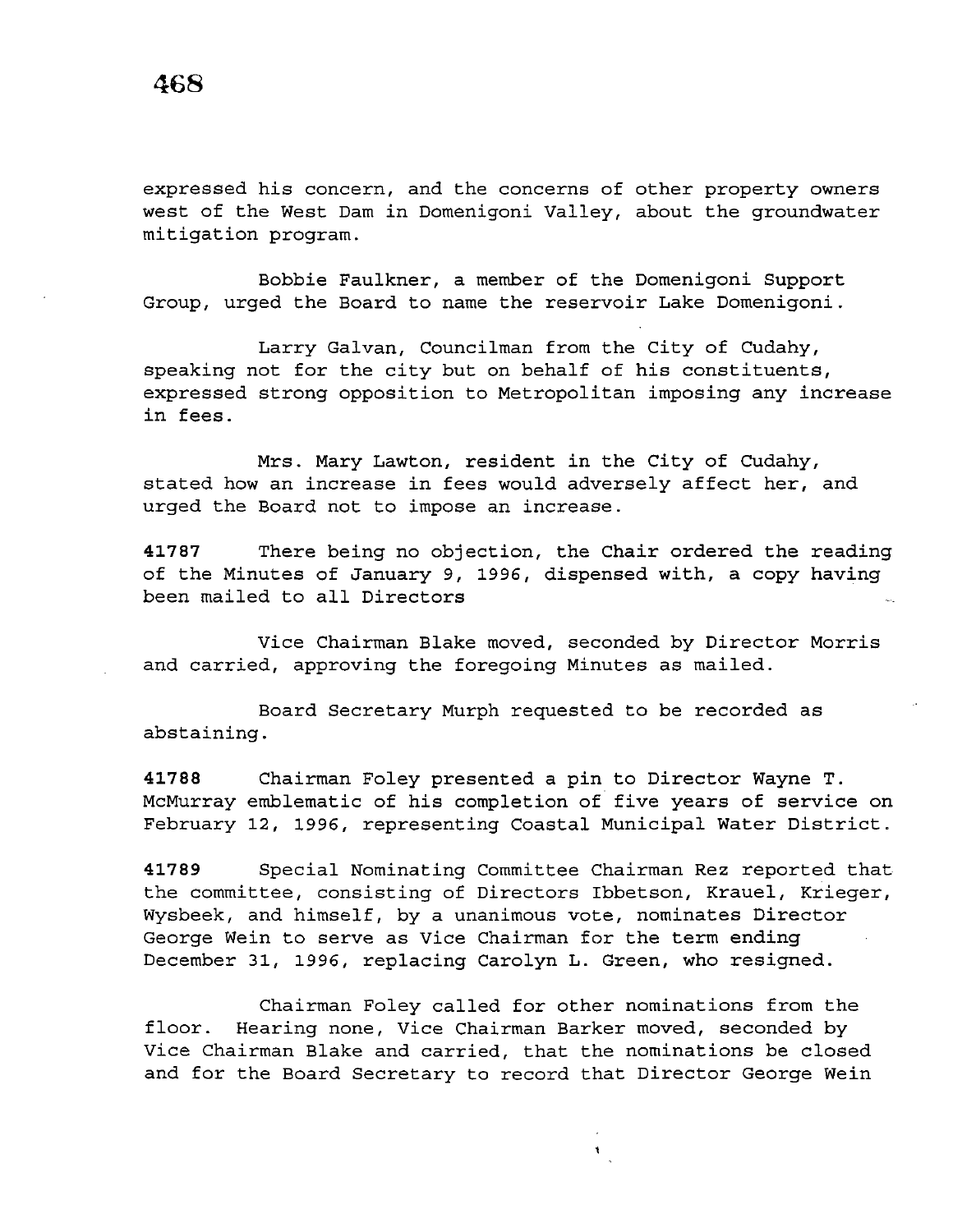has been elected to serve for the unexpired portion of the term ending December 31, 1996.

**41790** Vice Chairman Barker moved, seconded by Vice Chairman Blake and carried, authorizing the preparation of Commendatory Resolutions for former Directors Alf W. Brandt, Carolyn L. Green, David Y. Handelman, and Christopher c. Pak.

**41791** Vice Chairman Barker moved, seconded by Vice Chairman Blake and carried, that Director Ted Grandsen be appointed to the Special Nominating Committee to fill the vacancy created by the expiration of the term of Director Wysbeek; and Director E. Thornton Ibbetson be reappointed to the committee, each for a first two-year term ending February 28, 1998.

**41792** Vice Chairman Barker moved, seconded by Director Murph and carried, that Director Larry J. Kosmont be assigned to the Land and the Organization and Personnel Committees; and Director Aaron E. Michaelsen to the Finance and Insurance and the Legal and *Claims* Committees.

**41793** Board Secretary Murph moved, seconded by Vice Chairman Barker and carried, granting the request of Director E. Thornton Ibbetson for a sixty-day leave of absence commencing March 3, 1996.

**41794** Real Property and Asset Management Ad Hoc Committee Chairman *King* reported that Union Station Partners has absorbed \$3 *million* of the \$4.3 *million* contract to relocate the Amtrak facility which *is* located on Metropolitan's building pad for he new Headquarters *Building.* He advised that it *is* expected the final building permits will be obtained by the end of this month. Deputy Mayor Sharon Morris *is* to be commended for her efforts in expediting this program, and requested the Los Angeles delegation to express the thanks of the Board and staff.

**<sup>41795</sup>**General Manager Wodraska inquired if there were any questions on the *litigation* regarding the Monterey Amendment revising the State Water Contract. Determining there was none, Mr. Wodraska advised he had nothing further to report.

 $\pmb{\mathsf{t}}$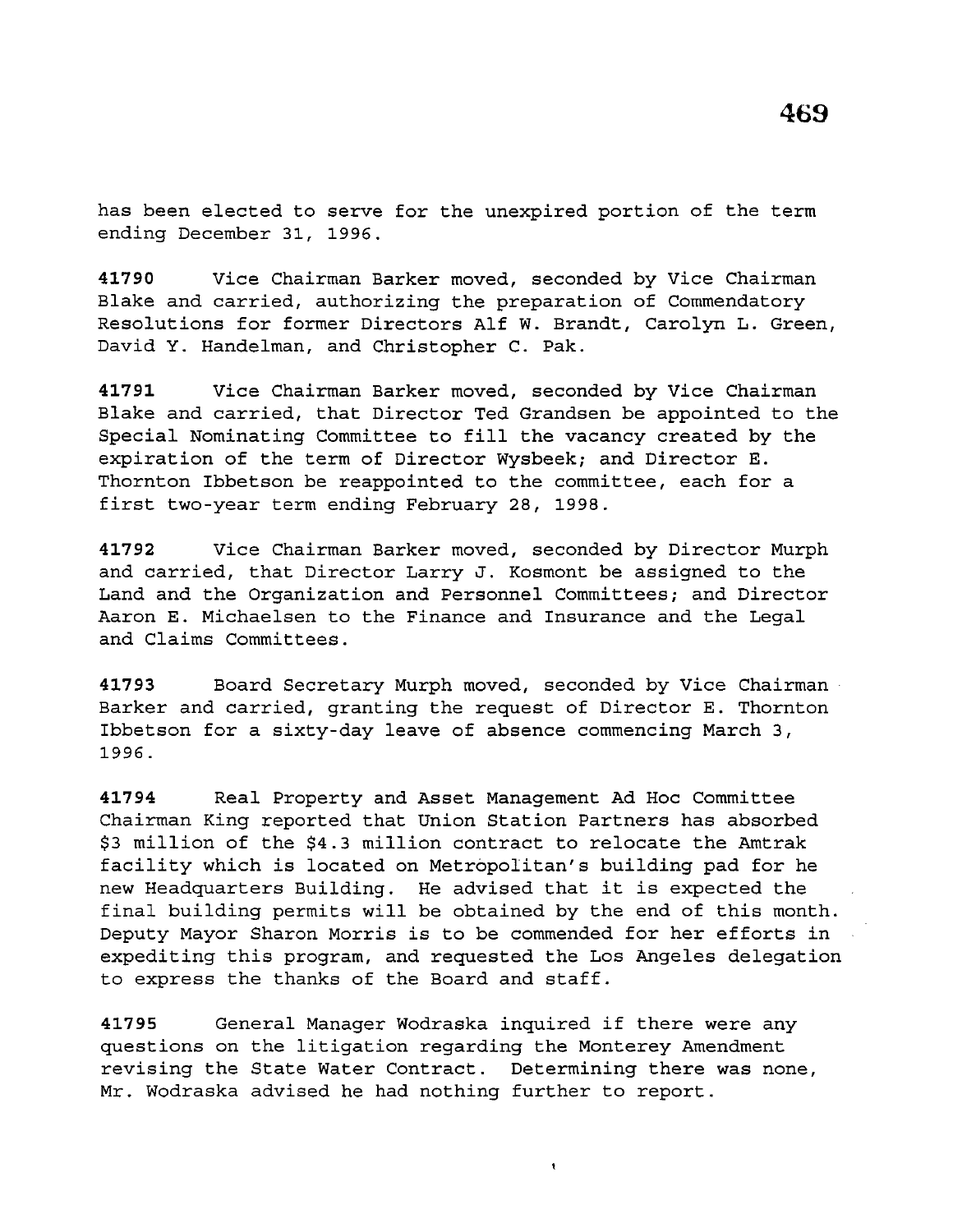**41796** General Manager Wodraska advised that Assistant Chief of Planning and Resources Schempp will give the presentation on Colorado River matters as well as describing the importance of reservoir management and banking.

Assistant Chief of Planning and Resources Schempp gave a slide presentation on the overall impacts of the different Colorado River reservoir management criteria; the probability of Metropolitan maintaining a full aqueduct over the next thirty years, with the results confirming the need to implement the surplus criteria to maintain a full aqueduct.

General Manager Wodraska reported the principles discussed at last night's Board Workshop: there can be no cost shifting, no adverse financial impacts on any of the member agencies as a result of the proposal; no negative water resource impacts during a drought; that a determination is to be made of the amount of capacity in Metropolitan's system; and that a technical committee be established, composed of representatives from the member agencies and Metropolitan staff, to consider the efficacy of these various proposals. If there is no objection, he advised he will instruct staff to present to the Board for its review an analysis of these principles. Mr. Wodraska gave an update on the negotiating process and the forthcoming calendar of events.

Director Reed inquired of General Counsel Taylor if there is a conflict of interest with the representatives of the San Diego County Water Authority because of that agency's contract negotiations. Mr. Taylor stated a memorandum responding to this question will be presented to the Board.

Director Brick asked General Manager Wodraska to respond to Mr. Romney's statement that there is an urgency to settle the San Luis Rey water rights dispute. Mr. Wodraska agreed that the present window of opportunity to settle this dispute is limited as it will take five to six months to complete the required environmental assessment, and then he further explained the link between reaching a settlement agreement and banking rights.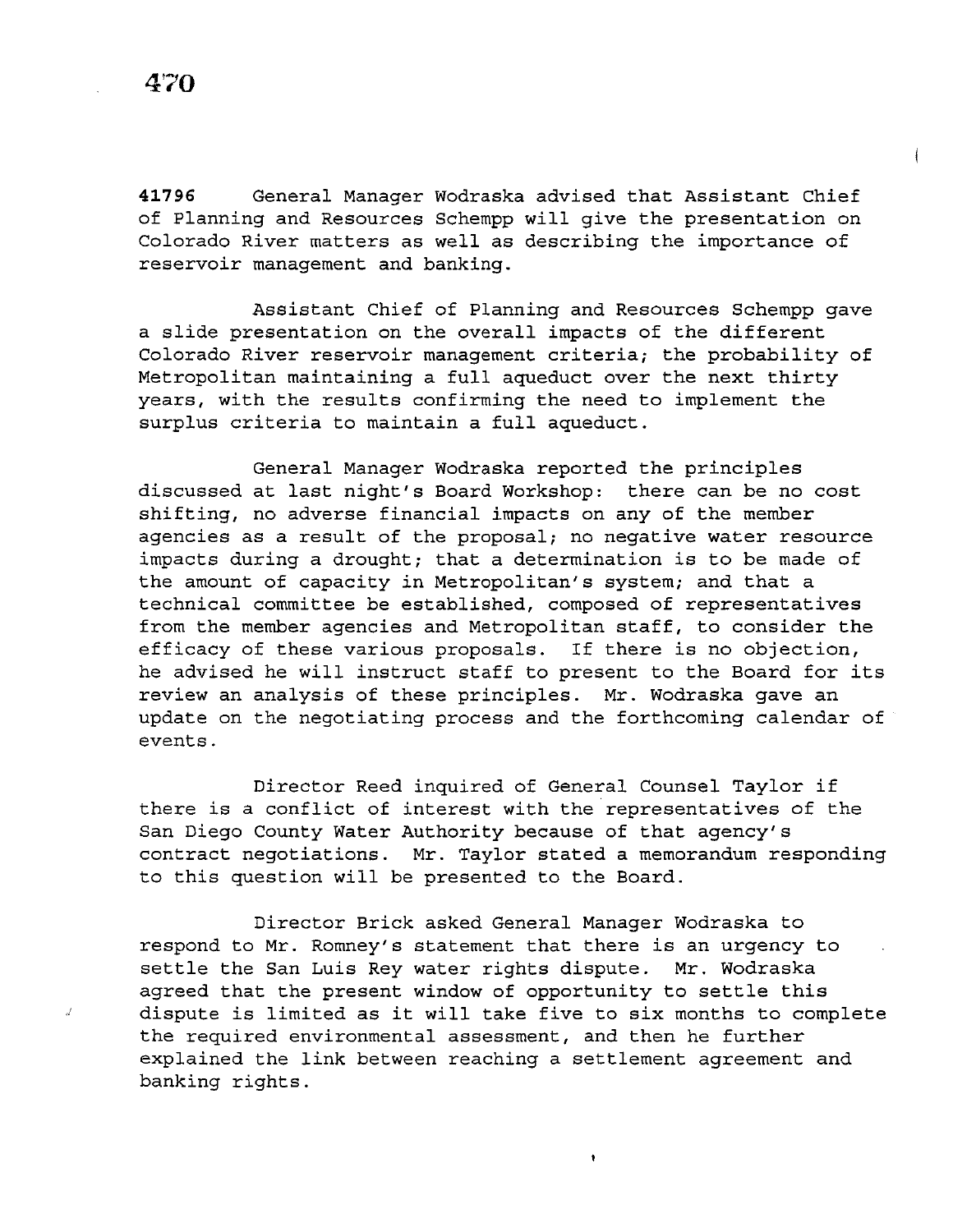Vice Chairman Frahm pointed out the difficulty in reaching an agreement on the San Luis Rey water rights dispute in April, if the rate refinement negotiations continue into June, as the two are linked. Mr. Wodraska stated that the concerns of the settlement parties could be satisfied in an April time frame, and then a decision made on how to proceed with the Colorado River negotiations which will establish the foundation for a rate refinement agreement.

1:38 p.m. Directors Frahm and Watton withdrew from the Meeting at

**41797**  reports: By video tape, the Board received the following

Chief Engineer Snyder reported that the \$4 million grant applied for from the United States, Israel, and the Science Technology Foundation for the Seawater Desalination Project has been awarded and funding for the first year has been approved. The pilot project is to prove that the advancement in seawater desalination technology developed by Metropolitan can produce fresh water from the ocean at a cost far less than current seawater desalination plants. The Board viewed the leak found in the Second Lower Feeder and since, he stated, it is critical to have the Feeder repaired and in operation by June, a steel liner is being fabricated in Metropolitan's shop in La Verne thereby considerably shortening the time required for repairs.

Chief of Planning and Resources Man presented an update on the Bay/Delta Agreement, advising the progress being made in developing amendments to the State Water Project contract.

Director Moret withdrew from the Meeting at 1:40 p.m.

Chief Financial Officer Becker reported on Metropolitan's financial condition and the successful sale of \$258.9 million Water Revenue Refunding Bonds at a true interest cost of 5.04%, an interest rate not obtainable since 1968. This negotiated sale, he said, resulted in

 $\bullet$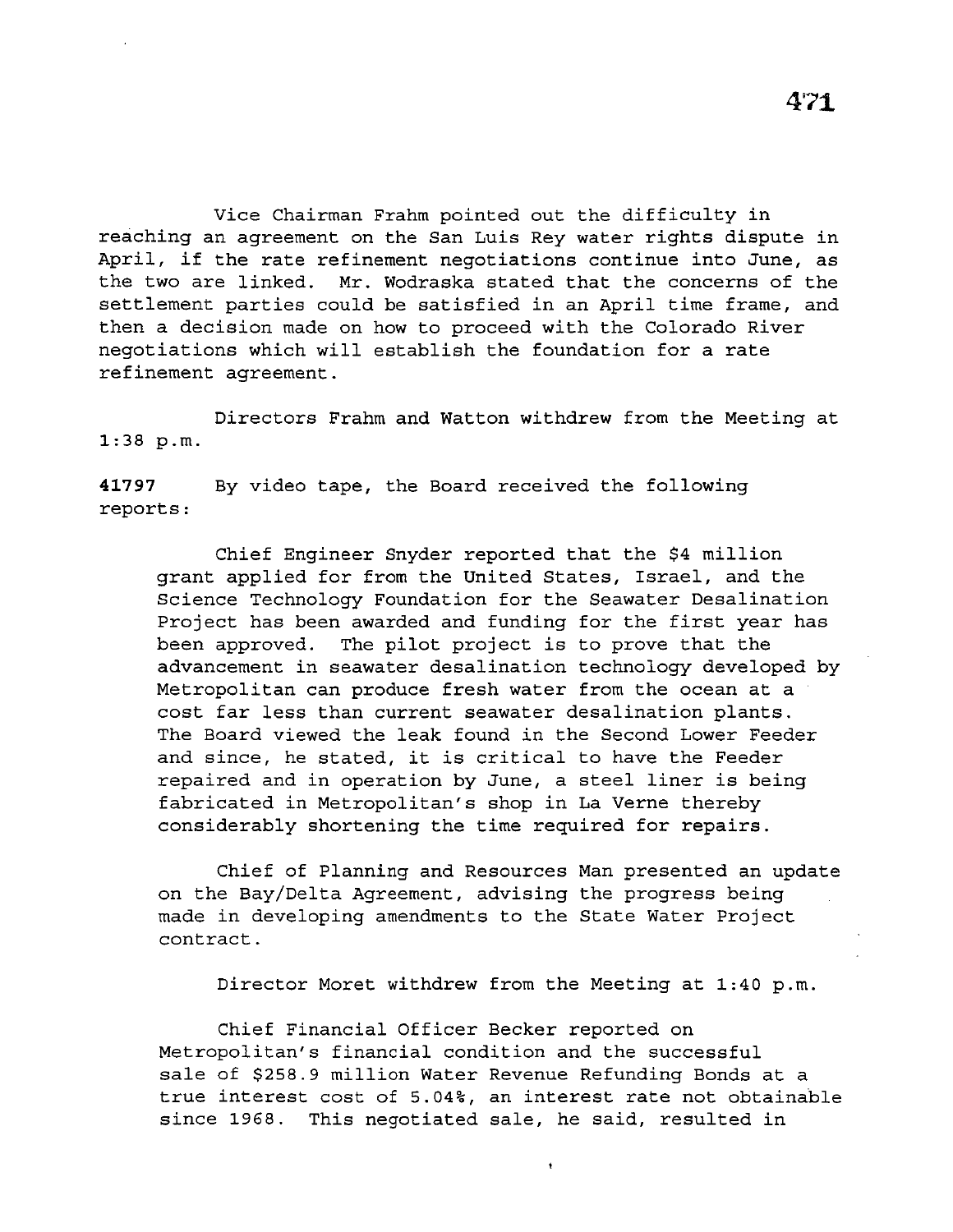debt savings of about \$24.3 million. (See the General Manager's letter dated February 21, 1996, (M.I 41818-f).

Chief of Operations Means reported on the turbidity episode at the Mills Treatment Plant, and presented an update on Metropolitan's water supply conditions.

General Manager Wodraska stated that to cure this turbidity problem experienced at the Mills Treatment Plant in the relatively short time frame required around-the-clock work by the operators. No other metropolitan water supplier in this country could have achieved these results within this period of time, he said, thereby ensuring the health and safety of an urban community.

Deputy General Manager Horne gave an update on the CALFED process, advising that staff will be submitting criteria for approval by the Board in April. (See the General Manager's letter dated February 27, 1996, M.I. 41818-h).

Director Krauel withdrew from the Meeting at 1:52 p.m.

**41798** General Manager Wodraska reported that, as noted in his workplan, his number one priority in fiscal year 1996-97 will be rate management and cost containment.

**41799** General Counsel Taylor reminded the Board that the Conflict of Interest Statements are due on April 1, 1996. He reported that Santa Margarita Water District was successful in its appeal of its case with the County of Orange regarding relocation of pipelines. Metropolitan could benefit from this ruling when relocating numerous pipelines in the Alameda corridor, he advised.

**41800** Director Morris moved, seconded by Vice Chairman Blake and carried, approving the addition of Agenda Items 8-2, 8-3, 8-4, 8-5, 8-6, 8-8, 8-9, and 8-11 to the Consent Calendar.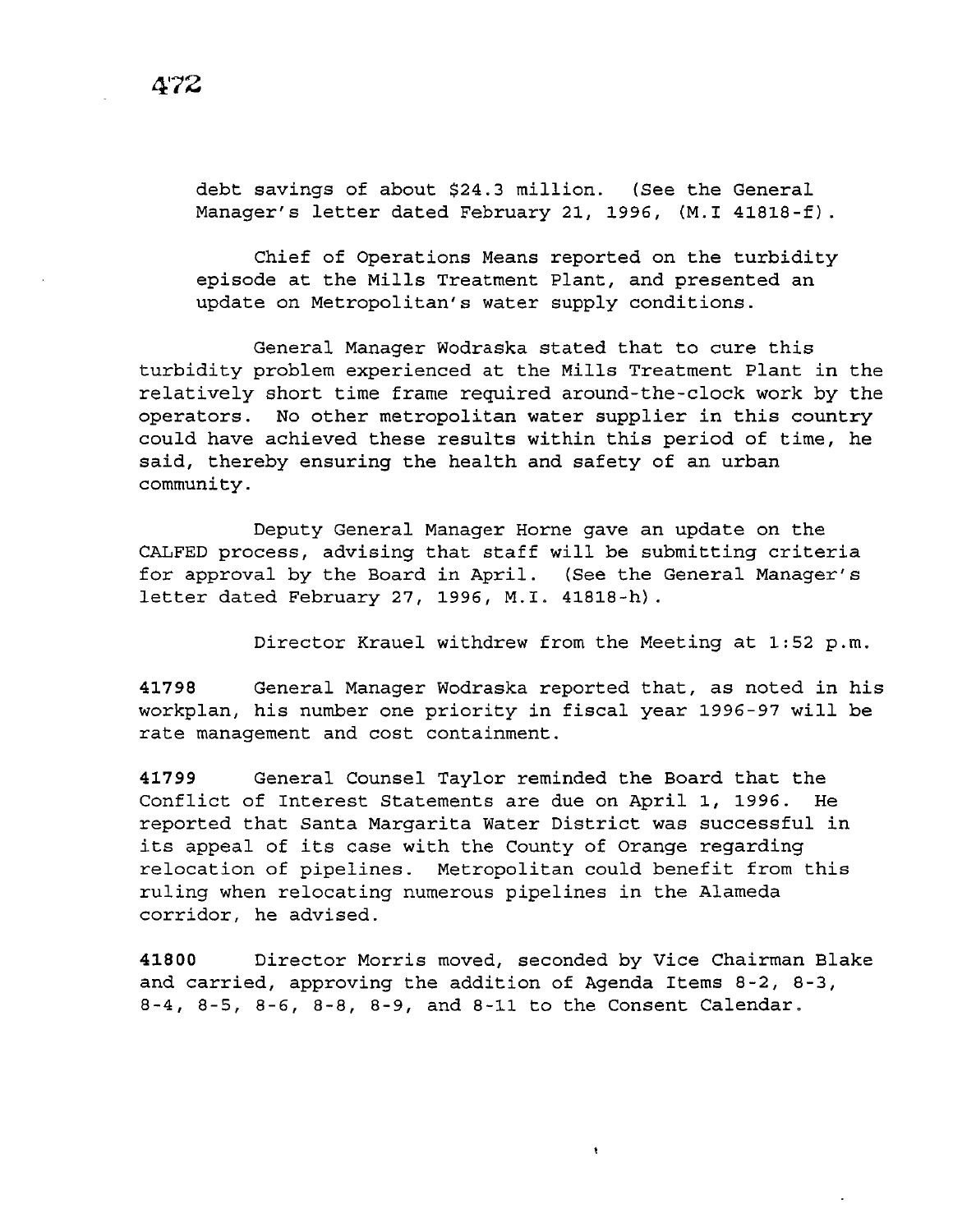Director Morris moved, seconded by Vice Chairman Blake and the Board approved the Consent Calendar Items, **M.I. 41801**  through **M.I. 41814,** as follows:

**41801** Adopted two Resolutions in the form attached to the General Manager's letter dated February 20, 1996, providing in substance that Metropolitan elects to be allocated that additional portion of revenue from taxes levied on redevelopment property which is attributable to any increase in Metropolitan's base year tax rate applied to incremental assessed value of the following specific redevelopment projects:

| Resolution 8490 | Project Area Number One, City of<br>Artesia, County of Los Angeles                          |
|-----------------|---------------------------------------------------------------------------------------------|
| Resolution 8491 | The Third Amendment (Southwest<br>Redevelopment Project Area), City<br>and County of Orange |

each Resolution entitled:

**RESOLUTION OF THE BOARD OF DIRECTORS OF THE METROPOLITAN WATER DISTRICT OF SOUTHERN CALIFORNIA ELECTING TO RECEIVE ALLOCATION OF TAXES PURSUANT TO PROVISIONS OF THE COMMUNITY REDEVELOPMENT LAW** 

**41802** The Board (1) approved the refinancing by Municipal Water District of Orange County of the outstanding 1992 Certificates and amendment of the Master Lease and subleases relating to the Allen-McColloch Pipeline, on the terms and subject to the conditions stated in the General Manager's letter dated February 15, 1996; and (2) authorized the General Manager to execute such agreements, certificates and other documents as may be necessary to evidence such approval, on the terms set forth in his letter and in a form approved by the General Counsel.

**41803** Approved the one-time surcharge of \$1,000 above the level originally proposed by the California Council for Environmental and Economic Balance for all project and general

 $\mathbf{v}_{\infty}$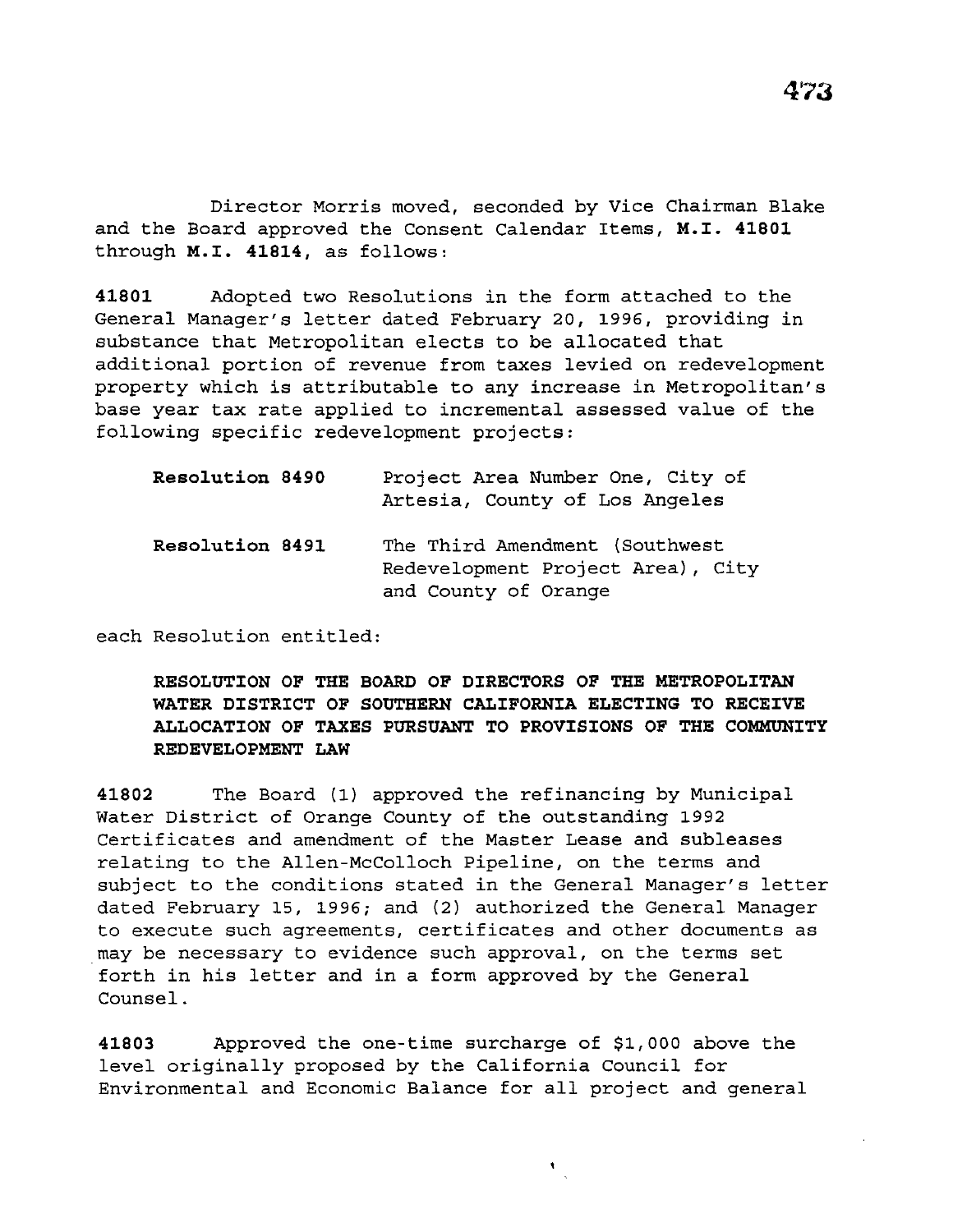membership dues in which Metropolitan is a participant, as set forth in the General Manager's letter dated February 23, 1996.

**41804** Amended Section 6324(b) of the Administrative Code to allow Division Managers to authorize employee travel within the United States, as set forth in the General Manager's letter dated February 23, 1996.

**41805** Approved the removal of parcels listed in the General Manager's letter dated February 20, 1996, from the Surplus Property Inventory, noting that these parcels are being included in Metropolitan's Asset Management Plan.

**41806** Authorized the General Manager to enter into an agreement with the Los Angeles County Department of Public Works to perform machining, fabrication and other unique maintenance work, as set forth in the General Manager's letter dated February 27, 1996.

**41807** Authorized the General Manager to award contracts to Laidlaw Environmental Service, and to Findly Chemical Disposal, Inc., for hazardous waste management services. The total annual cost is not to exceed \$1,125,000 for each contract, including applicable sales tax, as set forth in the General Manager's letter dated February 26, 1996, subject to the contracts being in form approved by the General Counsel.

**41808** The Board (1) authorized the General Manager to install a steel liner in a portion of the Second Lower Feeder and delegated to the General Manager the authority to award a contract in form approved by the General Counsel for performance of such work; and (2) approved Appropriation No. 724 in the amount of \$2,850,000 from the Pay-As-You-Go Fund to finance all estimated costs for design, fabrication, and installation of a steel liner in a portion of the Second Lower Feeder, as set forth in the General Manager's letter dated February 20, 1996.

**41809** The Board authorized (1) No. 25 to Appropriation No. 560, an increase of \$390,000 from \$1,201,310,000 to a total of \$1,201,700,000 from the 1995 Revenue Bond Construction Fund, to finance budgeted costs for Survey and Inspection Services for

 $\pmb{\mathrm{t}}$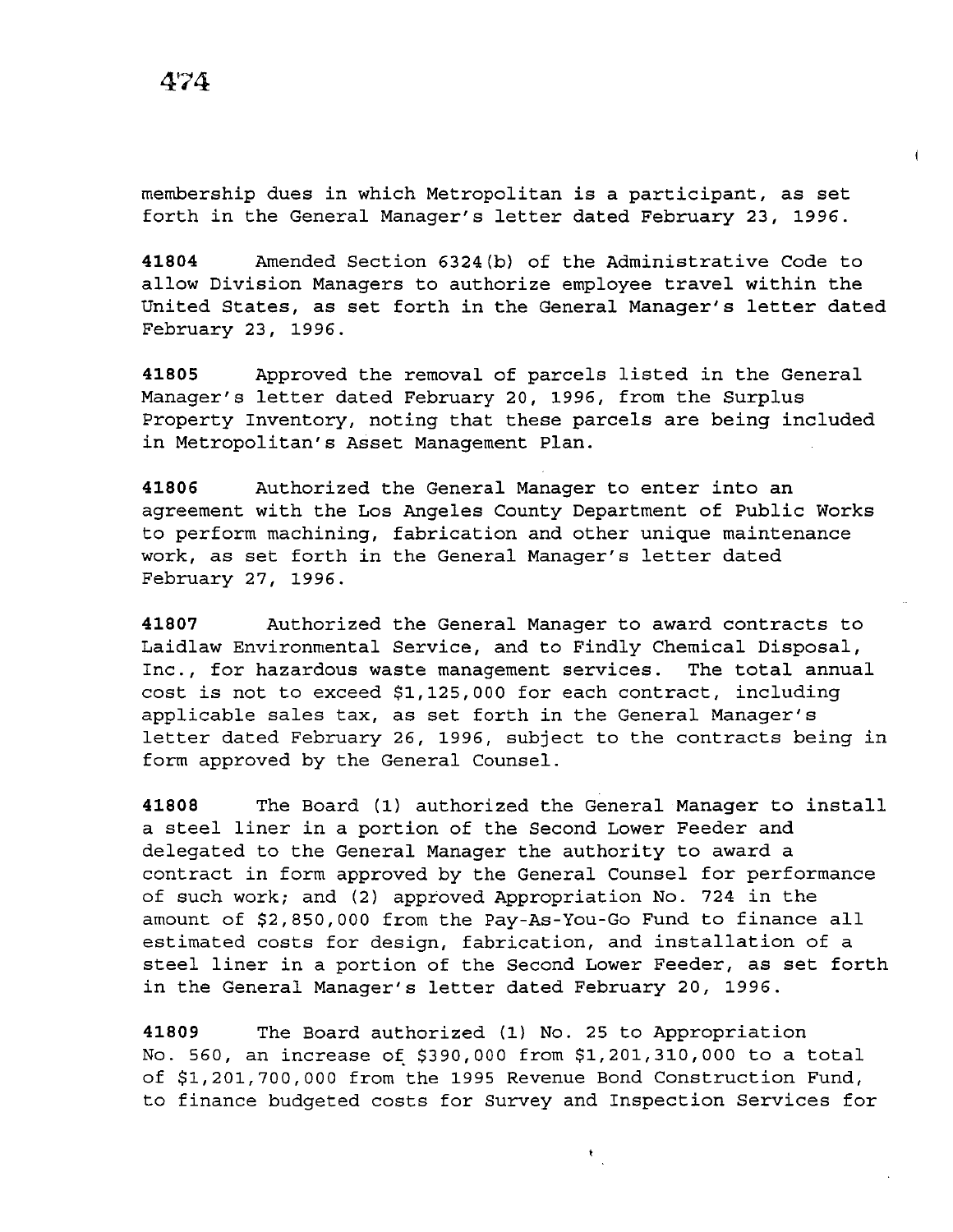the Newport Road Relocation and Salt Creek Channel Improvements; and (2) the General Manager to amend Agreement No. 4673 with the County of Riverside to increase the maximum amount payable from \$1,082,000 to \$1,472,000, including expenses, to provide additional Survey and Inspection Services for the Newport Road Relocation and Salt Creek Channel Improvements, as set forth in the General Manager's letter dated February 27, 1996.

**41810** The Board authorized (1) No. 26 to Appropriation No. 560, an increase of \$3,523,000 from \$1,201,700,000 to a total of \$1,205,223,000 from the 1995 Revenue Bond Construction Fund, to finance budgeted costs for design consulting services; and (2) the General Manager to amend Agreement No. 3925 with Raytheon Infrastructure Services Incorporated to increase the maximum amount payable from \$56,277,000 to \$59,800,000, including expenses, to provide final engineering design services for the Eastside Reservoir Project, as set forth in the General Manager's letter dated February 27, 1996.

**41811** The Board authorized (1) staff to enter into agreements to distribute Ultra-Low-Flush (ULF) toilets through Metropolitan's Community-Based-Organization (CBO) ULF Toilet Program (Program) through June 30, 1996, with the following vendors at the maximum amounts as listed: (a) The Demand Management Company: 22,000 ULF toilets for \$ 2,739,000; (b) Richard Heath and Associates: 4,700 ULF toilets for \$564,000; and (c) VIEWtech: 3,800 ULF toilets for \$459,800; and (2) increased payments to continuous distribution CBOs for each ULF toilet distributed from the current level of \$25 per ULF toilet up to a maximum of \$46 per ULF toilet to offset costs for assuming new tasks, as set forth in the General Manager's letter dated February 27, 1996.

**41812** Expressed opposition to Assembly Bills 2332 and 3034 (Thompson) - Eastside Reservoir Groundwater Mitigation, as set forth in the General Manager's letter dated February 22, 1996.

**41813** Expressed opposition to Assembly Bill 619 (Bustamante) - Water Facilities: Environmental Bay Byways, as set forth in the General Manager's letter dated February 22, 1996.

 $\mathbf{t}_{\rm{in}}$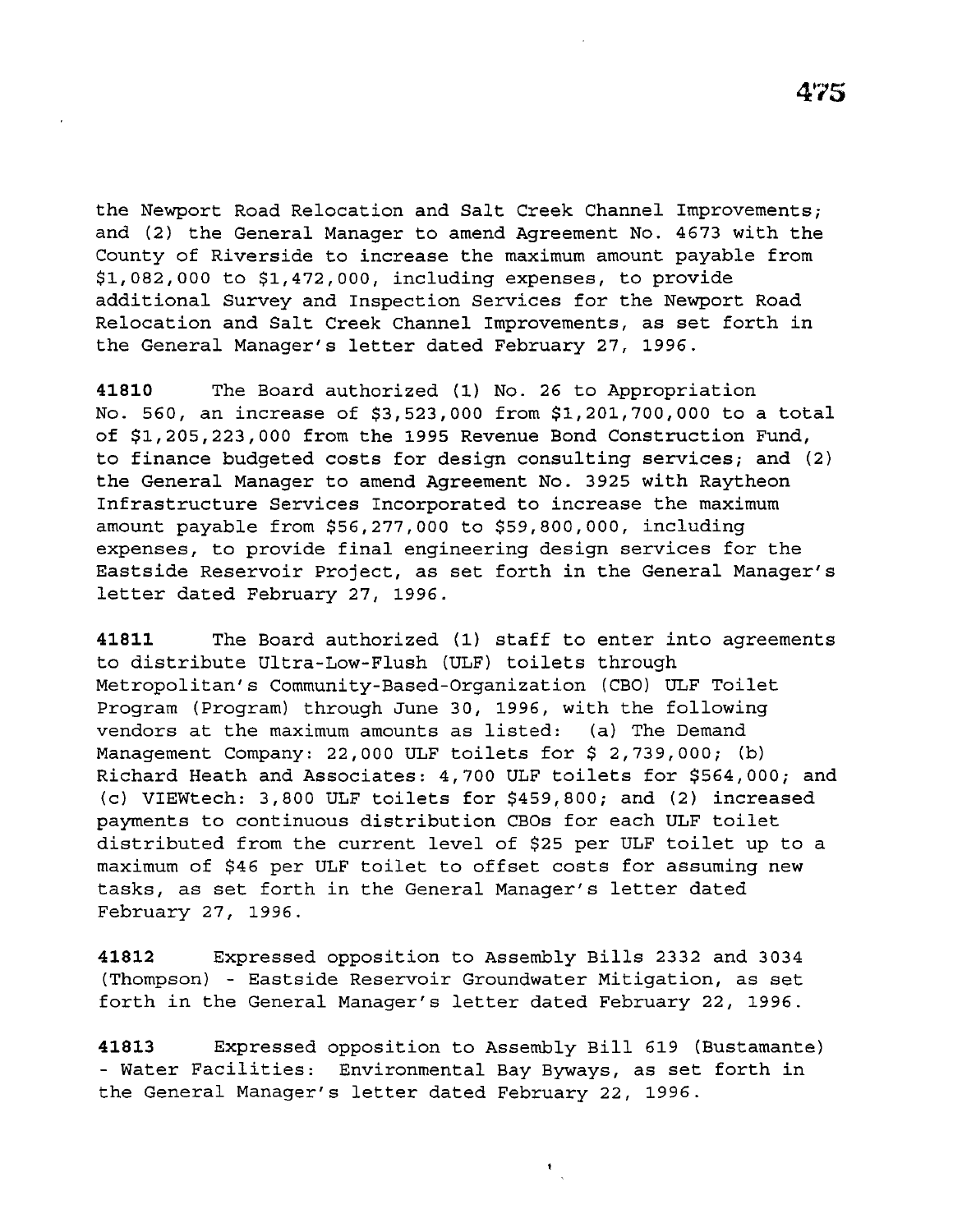**41814** Authorized the General Manager to acquire Eastside Reservoir Project Property 144-1-219 owned by Searl Brothers, a partnership; and settle the related litigation titled Metropolitan Water District v. Searl Brothers. et al., Riverside County Superior Court Case No. 234240, as set forth in the General Manager's confidential letter dated February 23, 1996.

Directors Mason, O'Neil, and Parker withdrew from the Meeting at  $2:00$  p.m.

**41815** Vice Chairman Blake moved, seconded by Board Secretary Murph and carried, that the Administrative Code be amended to eliminate the existing requirement that all expense claims submitted by Directors and Department Heads be audited by the Auditor's Department, and, furthermore, that several Administrative Code Sections pertaining to the preparation of expense claims, approval, processing, and audit be amended and renumbered to read as shown in Attachment A to the Auditor's letter dated January 17, 1996.

Directors Peterson and Reed requested to be recorded as voting no.

**41816** Water Planning and Resources Committee Chairman Brick moved, seconded by Vice Chairman Barker and carried, and the Board of Directors:

1. Found that the setting of rates recommended in the General Manager's letter dated February 27, 1996, is exempt from the California Environmental Quality Act (CEQA) by Public Resources Code Section 21080(b) (8) since *it* is for the purposes of: (a) meeting operating expenses, (b) purchasing or leasing supplies, equipment or materials, (c) meeting financial reserve needs and requirements, and (d) obtaining funds for capital projects necessary to maintain service within existing service areas; and, additionally, since it constitutes the creation of government funding mechanisms which do not involve commitment to any specific project which may result in a potentially significant physical impact on the environment or which will be used to fund projects which have CEQA documentation in place prior to construction of any facility or facilities, and

 $\bullet$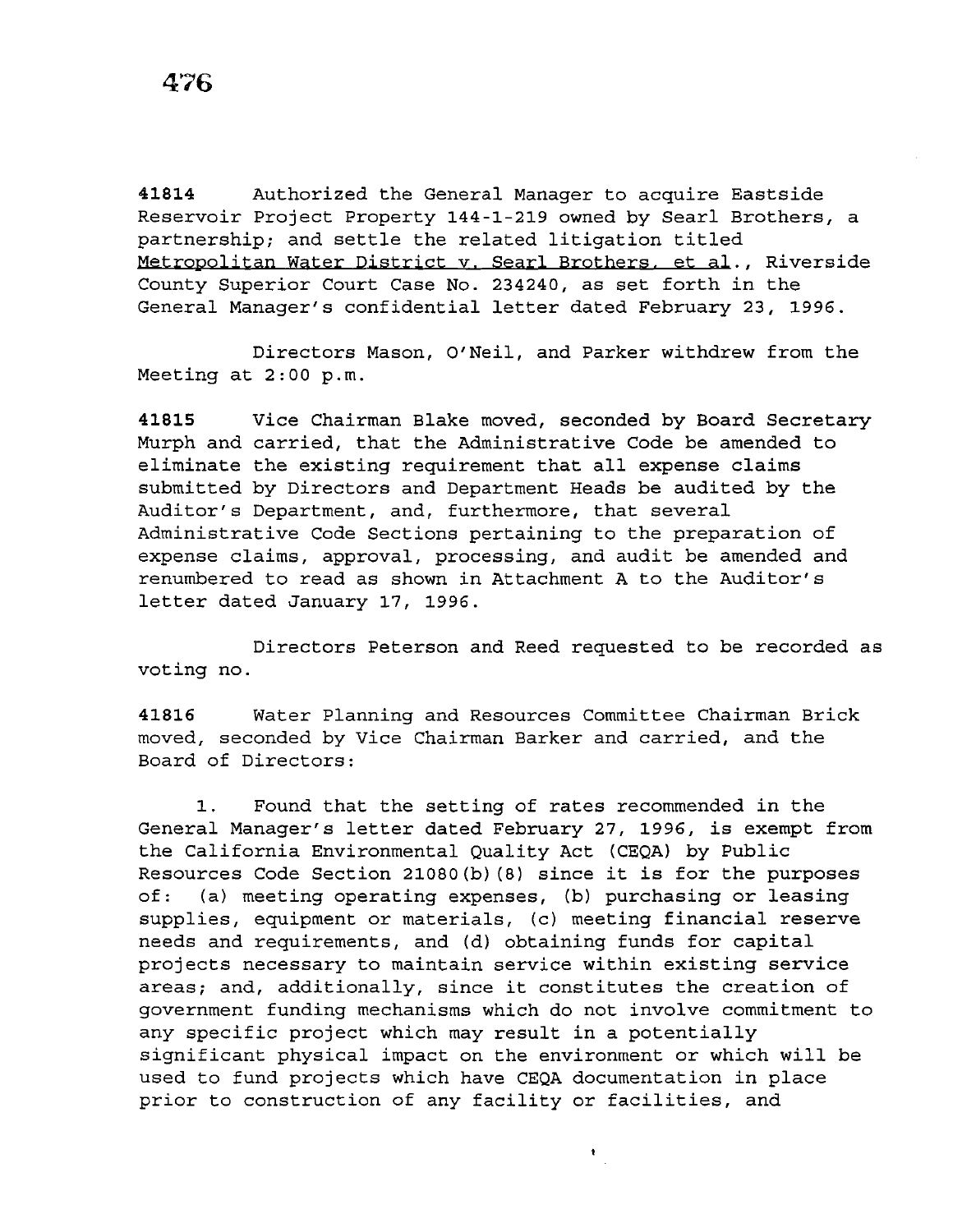2. Adopted water rates and charges to become effective January 1, 1997, as follows:

# Effective January 1, 1997

| <b>Class of Service</b>        | <b>Rates and Charges</b>                  |
|--------------------------------|-------------------------------------------|
| Noninterruptible--Untreated    | \$349 per AF                              |
| Noninterruptible--Treated      | \$431 per AF                              |
| Interim Agriculture--Untreated | \$236 per AF                              |
| Interim Agriculture--Treated   | \$294 per AF                              |
| Seasonal Storage--Untreated    | \$233 per AF                              |
| Seasonal Storage--Treated      | \$290 per AF                              |
| Reclaimed                      | $$113$ per AF                             |
| <b>Connection Maintenance</b>  | \$50 per cubic feet per second (CFS) of   |
| Charge                         | capacity per month per connection, not to |
|                                | exceed a maximum charge per connection    |
|                                | of $$5,000$ per month                     |

3. Approved the following Resolutions:

(a) Resolution 8492 to fix and adopt the readiness-toserve charge in the form shown as Exhibit B to the foregoing letter, said Resolution entitled:

RESOLUTION OF THE BOARD OF DIRECTORS OF THE METROPOLITAN WATER DISTRICT OF SOUTHERN CALIFORNIA FIXING AND ADOPTING READINESS-TO-SERVE CHARGE

(b) Resolution 8493 to fix and adopt the new demand charge in the form shown as Exhibit C to the foregoing letter, said Resolution entitled:

RESOLUTION OF THE BOARD OF DIRECTORS OF THE METROPOLITAN WATER DISTRICT OF SOUTHERN CALIFORNIA FIXING AND ADOPTING NEW DEMAND CHARGE

 $\ddot{\phantom{0}}$ 

4. Found that portions of Items 2 and 3 may be reconsidered as a result of the rate refinement process.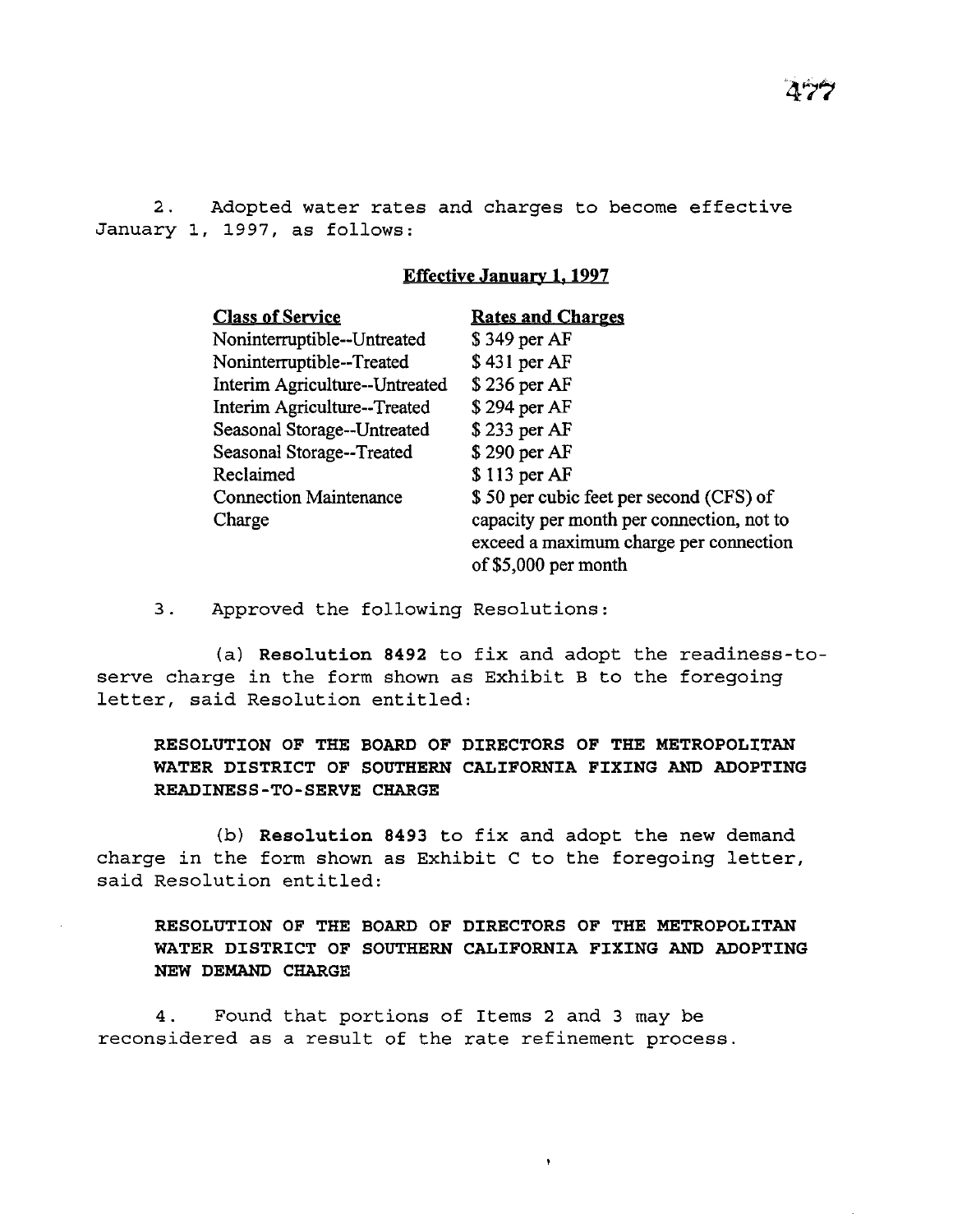no.

Director McCauley requested to be recorded as voting

Board Secretary Murph requested to be recorded as abstaining.

**41817** Vice Chairman Blake moved, seconded by Director Little, and the Board adopted by a unanimous vote, representing more than the required two-thirds vote, **Resolution 8494** transmitted with the General Manager's letter dated February 21, 1996, declaring the necessity for the Inland Feeder Project and for the properties described in Exhibits A and B attached thereto, and directed the General Counsel to commence condemnation proceedings in San Bernardino County to acquire the properties, said Resolution entitled:

**A RESOLUTION OF THE BOARD OF DIRECTORS OF THE METROPOLITAN WATER DISTRICT OF SOUTHERN CALIFORNIA DIRECTING THE CONDEMNATION OF CERTAIN PROPERTIES SITUATED IN SAN BERNARDINO COUNTY (INLAND FEEDER PROJECT)** 

General Counsel Taylor reported that before each Director is a copy of a letter from Stubblefield Companies, dated March 11, 1996, stating that while they are not appearing before the Board today they are not waiving any rights that they may have had had they appeared.

**41818** The following listed communications were submitted for the information of the Board:

- a. Report of the General Manager on the operating data for the month of January, dated February 20, 1996.
- b. Report of the General Counsel on the activities of the Legal Department for the month of February, dated February 29, 1996.
- c. Report of the Auditor on the activities of the Audit Department for the month of February, dated February 27, 1996.

 $\ddot{\phantom{a}}$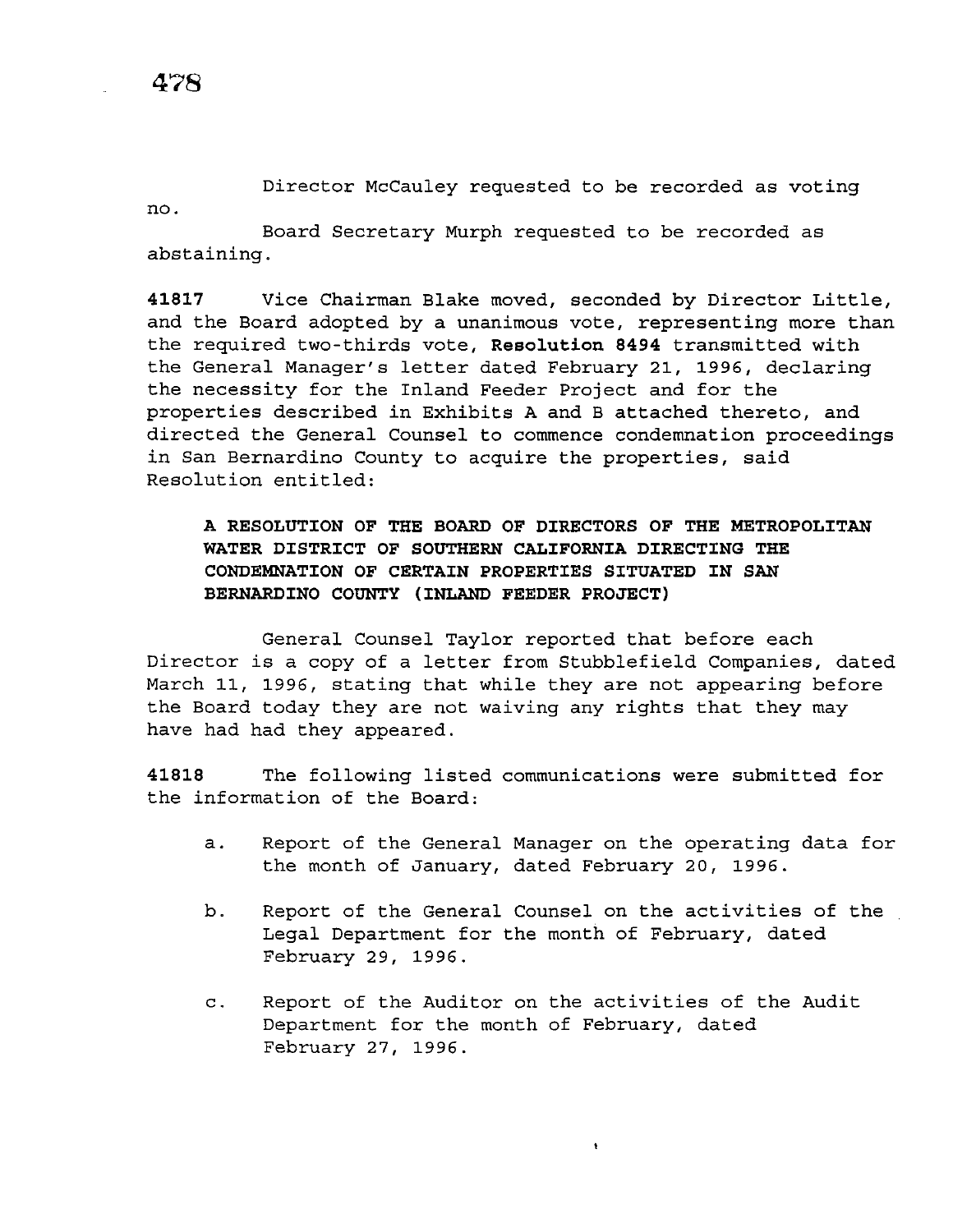- d. Letter of the General Manager dated March 6, 1996, transmitting the Executive Financial Summary for the month of January.
- e. Letter of the Auditor dated February 12, 1996, transmitting the Single Audit Reports for the Fiscal Year Ended June 30, 1995.
- f. Letter of the General Manager dated February 21, 1996, reporting on the Sale of Water Revenue Refunding Bonds, 1996 Series B Issue.
- g. Letter of the General Manager dated February 27, 1996, reporting on the responses to the Special Budget Committee recommendations made at the 1995-96 Budget Workshop.
- h. Letter of the General Manager dated February 27, 1996, reporting on the CALFED Bay-Delta alternatives and process for developing evaluation criteria.
- *i.* Letter of the General Manager dated February 27, 1996, reporting on the status of the Friant-Kern Water Acquisition and Regulation Programs.
- j. Letter of the General Counsel dated February 28, 1996, submitting a Report on the Legal Department Management Study--Hildebrandt, Inc.
- k. Letter of the General Manager dated February 27, 1996, reporting on Assembly Bill 2280 (Cortese) and Assembly *Bill* 2409 (Aguiar) re Interstate Water Transfers.
- l. Letter of the General Manager dated February 22, 1996, reporting on Senate Bill 1461 (Ayala} - Vote Allocation Under MWD Act.
- m. Letter of the General Manager dated February 22, 1996, reporting on *acquisition* of Sylvan Meadows property for addition to the Santa Rosa Plateau Ecological Reserve.

 $\frac{1}{\sqrt{2}}$